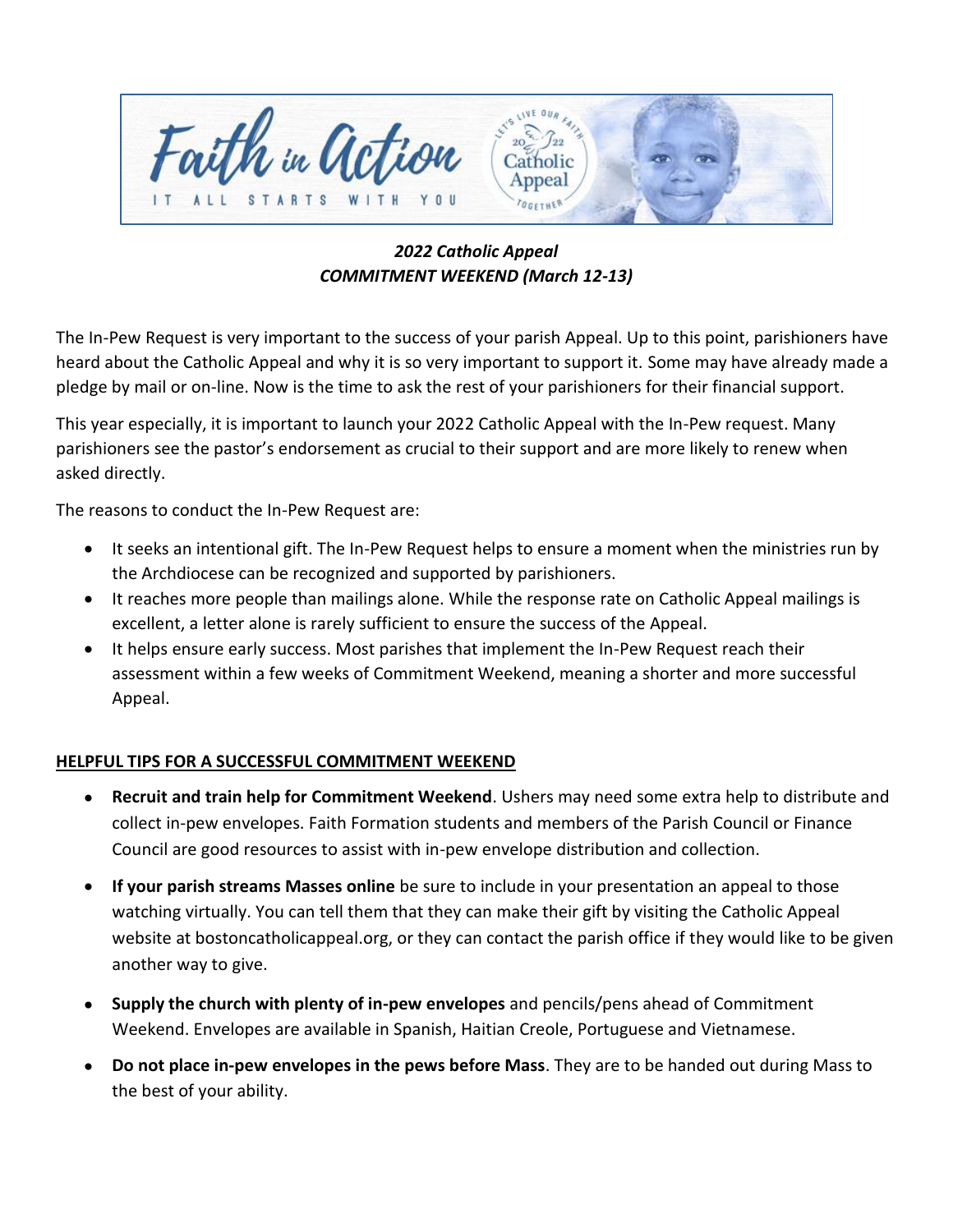- **A script is provided but be sure to use language and a tone that works for your parish**. Remember, this should feel like a request to a friend, not a directive. Translated versions (Spanish, Portuguese, Haitian Creole and Portuguese) are available on our website: [www.bostoncatholicappeal.org](http://www.bostoncatholicappeal.org/)
- **Prepare quiet background music** to be played during the presentation.
- **Invite parishioners to support the Appeal by completing and returning their pledge forms during Mass**. Encourage participation by asking those who may have already given to complete the form and check, "I have already given to the Catholic Appeal."
- **Collect completed in-pew pledge forms during Mass**. Have ushers collect completed forms during Mass and take to a secure place for safekeeping. Do not ask parishioners to take the pledge form home as this greatly reduces parishioner response.
- **Be available and prepared for parishioners to ask questions**. It is recommended that pastors, celebrants, and volunteers remain after Mass to answer questions about the Appeal.

### **IN-PEW REQUEST SAMPLE SCRIPT**

Please be sure to give the process time. Slow down and allow your parishioners time to complete the form. Many parishioners will need time to write out their check or credit card information.

#### **SAMPLE SCRIPT**

**I**n recent weeks, you have heard about the Catholic Appeal and how it supports our parishes, schools, and communities throughout the Archdiocese. When you make a gift to the annual Catholic Appeal, you are helping put faith into action in countless and far-reaching ways. None of this good work could be done without your generosity.

Each year, ALL parishes throughout the Archdiocese are asked to dedicate time during Mass on Commitment Weekend to allow their parishioners to show support for the Appeal. So, for the next few minutes, we will go through together how to show your support for the 2022 Catholic Appeal.

**At this time our volunteers will walk around to distribute pledge envelopes, so I would ask one member of each household to raise your hand and take an envelope. Please take an envelope to fill out even if you have already given or are unable to give at this time. You can indicate either of those choices on the envelope. Your participation is greatly appreciated, as we complete this exercise together as a community.** 

Now I'll give you some time to review the form and consider a gift or pledge that makes the most sense for you and your family. Please know that your personal information is confidential and will not be shared with any organization outside the Archdiocese or this parish.

For those of you who are interested in making your gift online, you can do so now by using your mobile device to scan the QR code located on the envelope. This will take you to a secure online form to make your gift now.

*\*\*\*It is important to stop here to pause and allow parishioners time to complete the form.\*\*\**